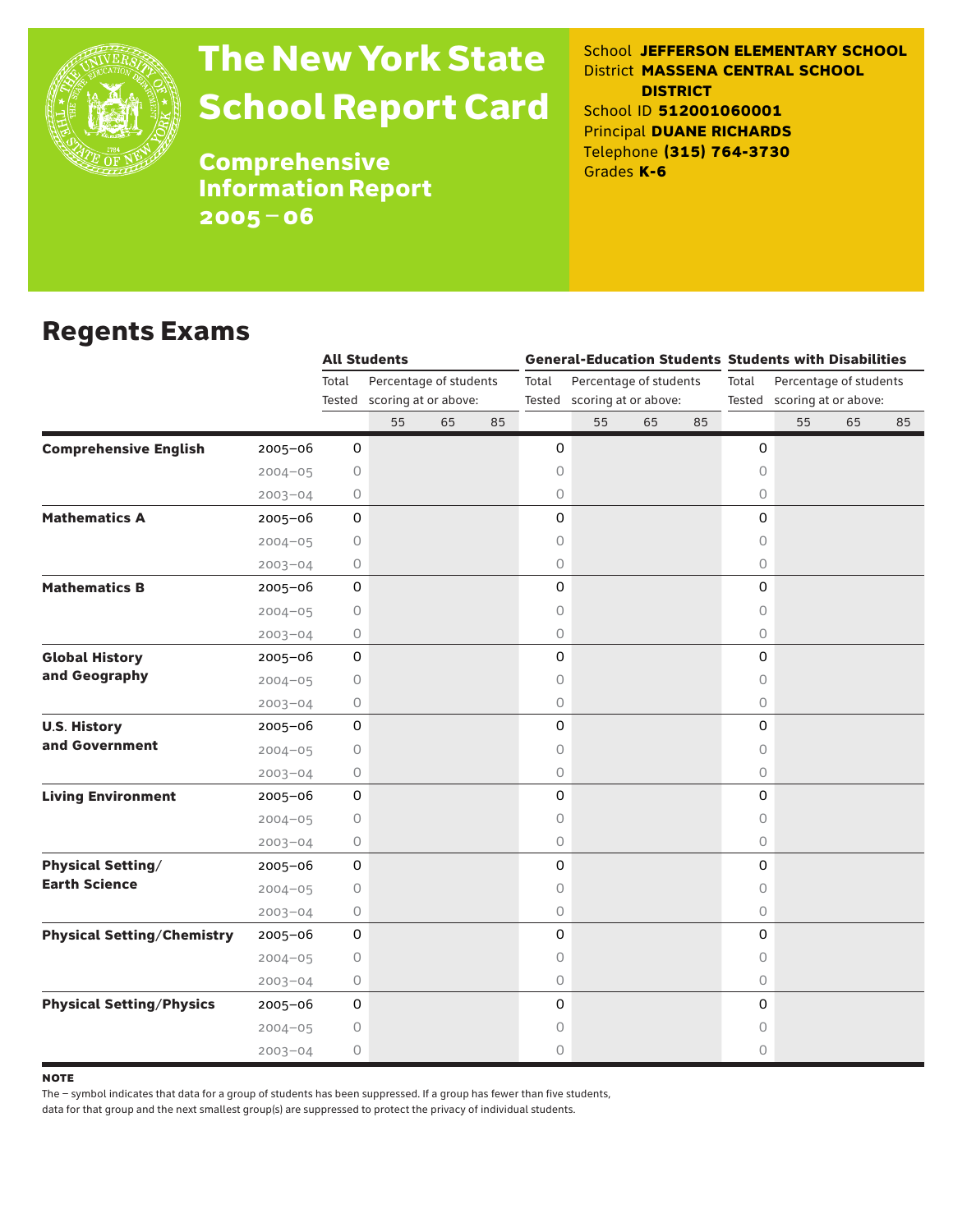### Regents Exams

|                              |             |                 | <b>All Students</b>                            |    |                 |                                                | <b>General-Education Students Students with Disabilities</b> |    |       |                                                       |    |    |    |  |
|------------------------------|-------------|-----------------|------------------------------------------------|----|-----------------|------------------------------------------------|--------------------------------------------------------------|----|-------|-------------------------------------------------------|----|----|----|--|
|                              |             | Total<br>Tested | Percentage of students<br>scoring at or above: |    | Total<br>Tested | Percentage of students<br>scoring at or above: |                                                              |    | Total | Percentage of students<br>Tested scoring at or above: |    |    |    |  |
|                              |             |                 | 55                                             | 65 | 85              |                                                | 55                                                           | 65 | 85    |                                                       | 55 | 65 | 85 |  |
| <b>Comprehensive French</b>  | $2005 - 06$ | 0               |                                                |    |                 | 0                                              |                                                              |    |       | 0                                                     |    |    |    |  |
|                              | $2004 - 05$ | 0               |                                                |    |                 | 0                                              |                                                              |    |       | $\circ$                                               |    |    |    |  |
|                              | $2003 - 04$ | 0               |                                                |    |                 | 0                                              |                                                              |    |       | 0                                                     |    |    |    |  |
| <b>Comprehensive German</b>  | $2005 - 06$ | 0               |                                                |    |                 | 0                                              |                                                              |    |       | 0                                                     |    |    |    |  |
|                              | $2004 - 05$ | $\circ$         |                                                |    |                 | 0                                              |                                                              |    |       | $\circ$                                               |    |    |    |  |
|                              | $2003 - 04$ | 0               |                                                |    |                 | 0                                              |                                                              |    |       | 0                                                     |    |    |    |  |
| <b>Comprehensive Hebrew</b>  | $2005 - 06$ | 0               |                                                |    |                 | 0                                              |                                                              |    |       | 0                                                     |    |    |    |  |
|                              | $2004 - 05$ | 0               |                                                |    |                 | 0                                              |                                                              |    |       | 0                                                     |    |    |    |  |
|                              | $2003 - 04$ | 0               |                                                |    |                 | 0                                              |                                                              |    |       | $\circ$                                               |    |    |    |  |
| <b>Comprehensive Italian</b> | $2005 - 06$ | 0               |                                                |    |                 | 0                                              |                                                              |    |       | 0                                                     |    |    |    |  |
|                              | $2004 - 05$ | 0               |                                                |    |                 | 0                                              |                                                              |    |       | $\Omega$                                              |    |    |    |  |
|                              | $2003 - 04$ | 0               |                                                |    |                 | 0                                              |                                                              |    |       | 0                                                     |    |    |    |  |
| <b>Comprehensive Latin</b>   | $2005 - 06$ | 0               |                                                |    |                 | 0                                              |                                                              |    |       | 0                                                     |    |    |    |  |
|                              | $2004 - 05$ | $\circ$         |                                                |    |                 | 0                                              |                                                              |    |       | $\bigcap$                                             |    |    |    |  |
|                              | $2003 - 04$ | 0               |                                                |    |                 | 0                                              |                                                              |    |       | $\circ$                                               |    |    |    |  |
| <b>Comprehensive Spanish</b> | $2005 - 06$ | 0               |                                                |    |                 | 0                                              |                                                              |    |       | 0                                                     |    |    |    |  |
|                              | $2004 - 05$ | 0               |                                                |    |                 | 0                                              |                                                              |    |       | Ω                                                     |    |    |    |  |
|                              | $2003 - 04$ | $\circ$         |                                                |    |                 | 0                                              |                                                              |    |       | 0                                                     |    |    |    |  |

#### **NOTE**

The – symbol indicates that data for a group of students has been suppressed. If a group has fewer than five students,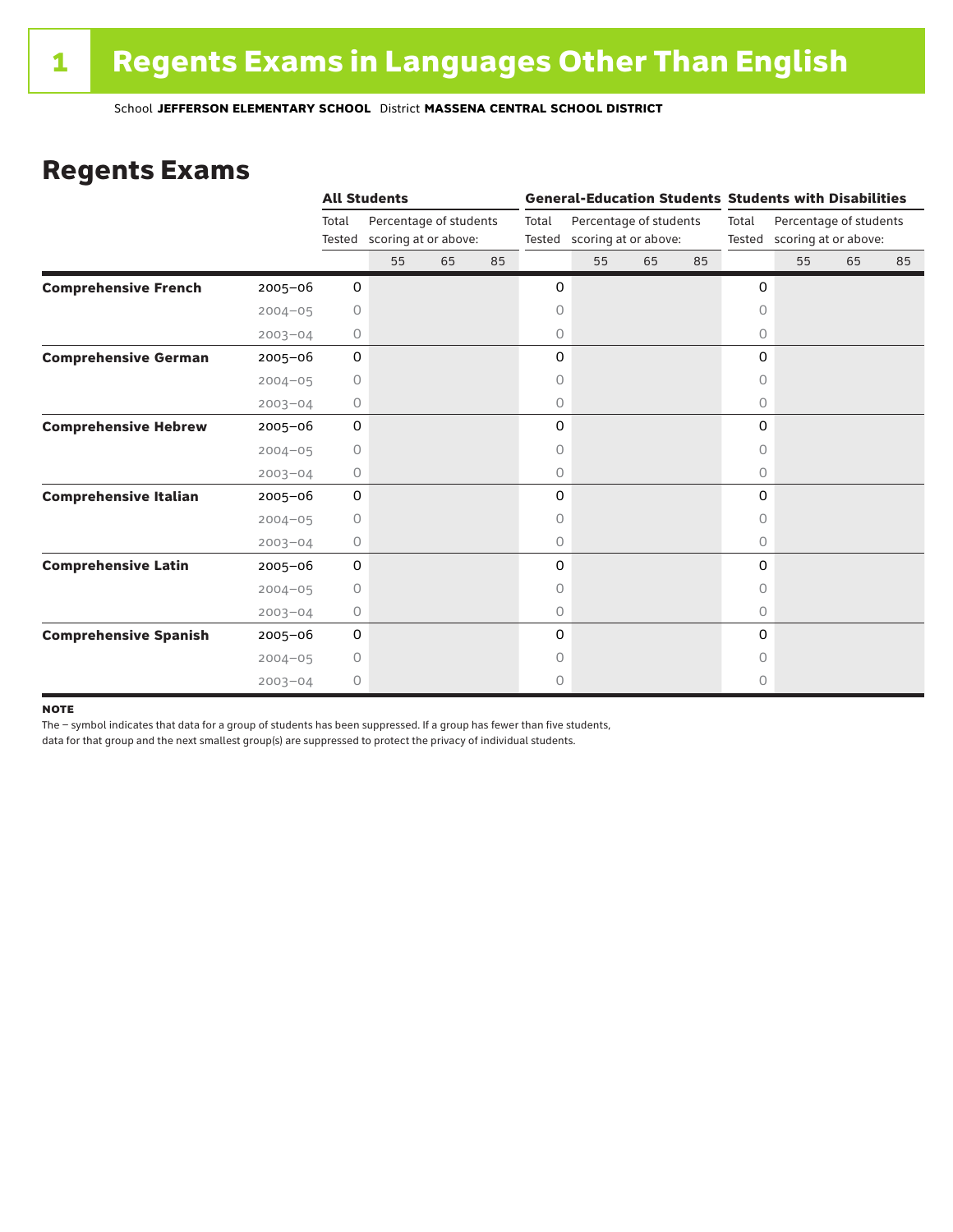### Regents Competency Tests

|                       |             | <b>All Students</b> |                        |                     | <b>General-Education Students Students with Disabilities</b> |                     |                        |
|-----------------------|-------------|---------------------|------------------------|---------------------|--------------------------------------------------------------|---------------------|------------------------|
|                       |             | <b>Total Tested</b> | <b>Percent Passing</b> | <b>Total Tested</b> | Percent Passing                                              | <b>Total Tested</b> | <b>Percent Passing</b> |
| <b>Mathematics</b>    | 2005-06     | 0                   |                        | 0                   |                                                              | $\mathbf 0$         |                        |
|                       | $2004 - 05$ | 0                   |                        | 0                   |                                                              | $\Omega$            |                        |
|                       | $2003 - 04$ | 0                   |                        | 0                   |                                                              | 0                   |                        |
| <b>Science</b>        | 2005-06     | 0                   |                        | 0                   |                                                              | $\mathbf 0$         |                        |
|                       | $2004 - 05$ | 0                   |                        | 0                   |                                                              | 0                   |                        |
|                       | $2003 - 04$ | 0                   |                        | 0                   |                                                              | 0                   |                        |
| <b>Reading</b>        | 2005-06     | 0                   |                        | 0                   |                                                              | 0                   |                        |
|                       | $2004 - 05$ | Ω                   |                        | 0                   |                                                              | 0                   |                        |
|                       | $2003 - 04$ | 0                   |                        | 0                   |                                                              | 0                   |                        |
| <b>Writing</b>        | 2005-06     | $\Omega$            |                        | 0                   |                                                              | $\mathbf 0$         |                        |
|                       | $2004 - 05$ | 0                   |                        | 0                   |                                                              | $\Omega$            |                        |
|                       | $2003 - 04$ | 0                   |                        | 0                   |                                                              | $\circ$             |                        |
| <b>Global Studies</b> | 2005-06     | $\mathbf 0$         |                        | 0                   |                                                              | $\mathbf 0$         |                        |
|                       | $2004 - 05$ | 0                   |                        | 0                   |                                                              | 0                   |                        |
|                       | $2003 - 04$ | 0                   |                        | 0                   |                                                              | $\circ$             |                        |
| <b>U.S. History</b>   | 2005-06     | 0                   |                        | 0                   |                                                              | 0                   |                        |
| and Government        | $2004 - 05$ | O                   |                        | O                   |                                                              | $\bigcap$           |                        |
|                       | $2003 - 04$ | 0                   |                        | 0                   |                                                              | 0                   |                        |

#### **NOTE**

The – symbol indicates that data for a group of students has been suppressed. If a group has fewer than five students,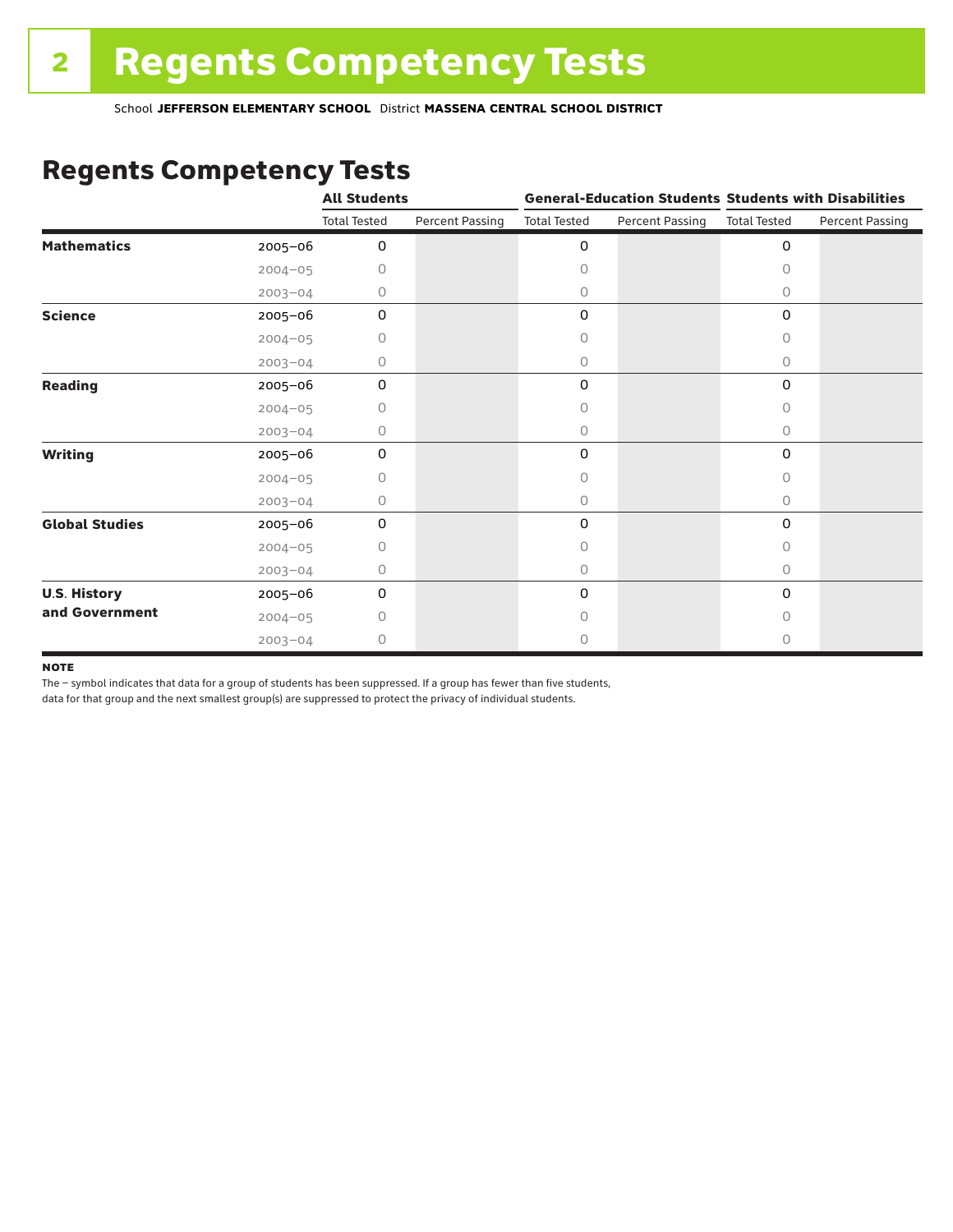## Second Language Proficiency Examinations

|                |             | <b>All Students</b> |                  | <b>General-Education Students Students with Disabilities</b> |                  |                     |                  |
|----------------|-------------|---------------------|------------------|--------------------------------------------------------------|------------------|---------------------|------------------|
|                |             | <b>Total Tested</b> | Percent Passing: | <b>Total Tested</b>                                          | Percent Passing: | <b>Total Tested</b> | Percent Passing: |
| <b>French</b>  | 2005-06     | 0                   |                  | 0                                                            |                  | 0                   |                  |
|                | $2004 - 05$ | 0                   |                  | Ω                                                            |                  |                     |                  |
|                | $2003 - 04$ | 0                   |                  | 0                                                            |                  | Ω                   |                  |
| German         | 2005-06     | 0                   |                  | 0                                                            |                  | 0                   |                  |
|                | $2004 - 05$ | 0                   |                  |                                                              |                  | 0                   |                  |
|                | $2003 - 04$ | 0                   |                  | 0                                                            |                  | 0                   |                  |
| <b>Italian</b> | 2005-06     | 0                   |                  | 0                                                            |                  | 0                   |                  |
|                | $2004 - 05$ | 0                   |                  | Ω                                                            |                  |                     |                  |
|                | $2003 - 04$ | 0                   |                  | 0                                                            |                  | 0                   |                  |
| Latin          | 2005-06     | 0                   |                  | 0                                                            |                  | 0                   |                  |
|                | $2004 - 05$ | 0                   |                  |                                                              |                  |                     |                  |
|                | $2003 - 04$ | 0                   |                  | 0                                                            |                  | 0                   |                  |
| <b>Spanish</b> | 2005-06     | 0                   |                  | 0                                                            |                  | 0                   |                  |
|                | $2004 - 05$ | 0                   |                  | Ω                                                            |                  | Ω                   |                  |
|                | $2003 - 04$ | 0                   |                  |                                                              |                  |                     |                  |

#### **NOTE**

The – symbol indicates that data for a group of students has been suppressed. If a group has fewer than five students,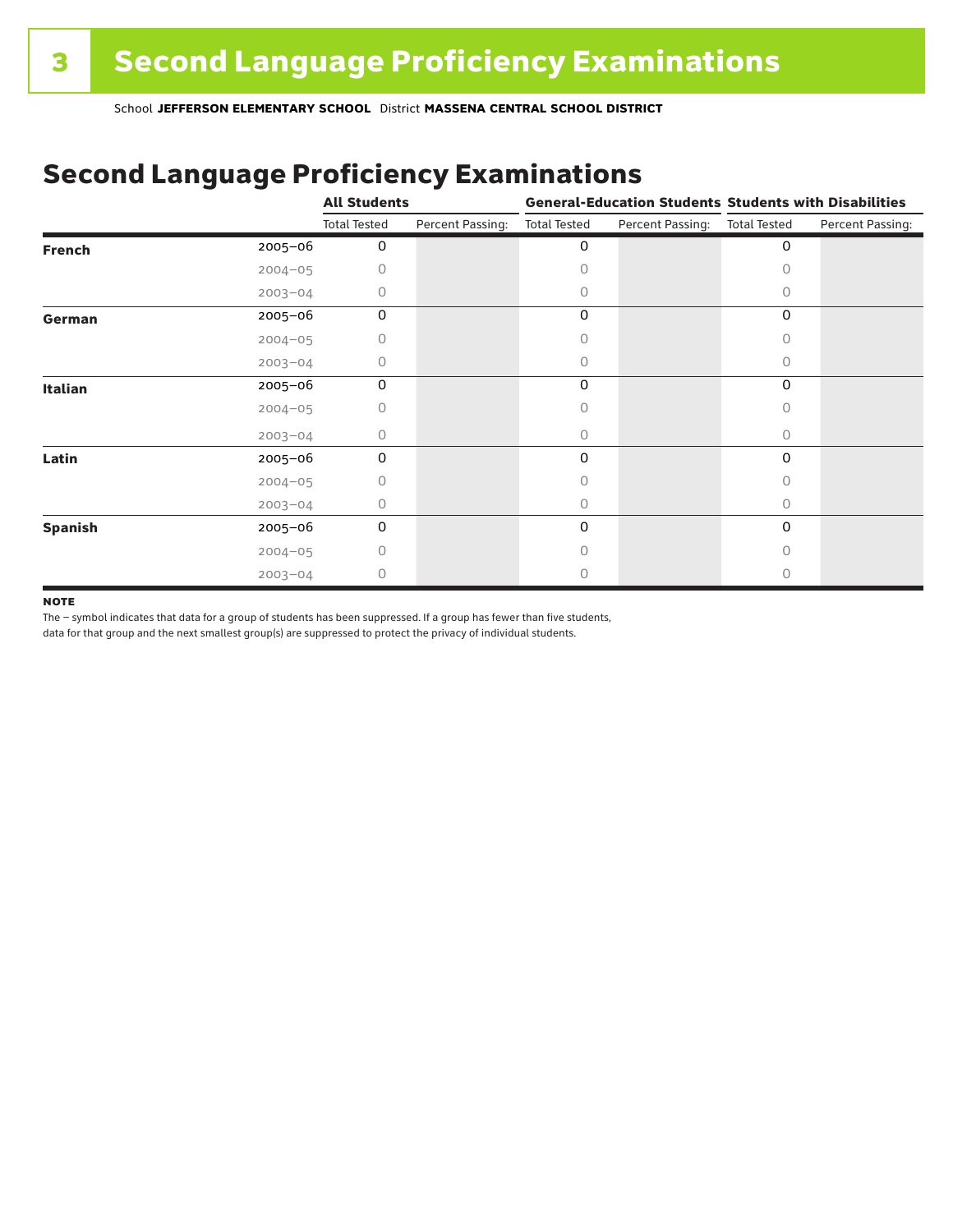### New York State English as a Second Language Achievement Test (NYSESLAT)

|                  |             |                | <b>All Students</b>               |                             |     |         | <b>General-Education Students</b> |       |                                   |     | <b>Students with Disabilities</b> |                                      |  |                                   |  |       |
|------------------|-------------|----------------|-----------------------------------|-----------------------------|-----|---------|-----------------------------------|-------|-----------------------------------|-----|-----------------------------------|--------------------------------------|--|-----------------------------------|--|-------|
|                  |             | Total          |                                   | Percent of students scoring |     |         | Total                             |       | Percent of students scoring       |     |                                   | Percent of students scoring<br>Total |  |                                   |  |       |
|                  |             |                | Tested in each performance level: |                             |     |         |                                   |       | Tested in each performance level: |     |                                   |                                      |  | Tested in each performance level: |  |       |
|                  |             |                |                                   | Begin. Interm. Adv.         |     | Prof.   |                                   |       | Begin. Interm. Adv.               |     | Prof.                             |                                      |  | Begin. Interm. Adv.               |  | Prof. |
| <b>Listening</b> | 2005-06     | 0              |                                   |                             |     |         | 0                                 |       |                                   |     |                                   | 0                                    |  |                                   |  |       |
| and Speaking     | $2004 - 05$ | 0              |                                   |                             |     |         | 0                                 |       |                                   |     |                                   | $\circ$                              |  |                                   |  |       |
| $(Grades K-1)$   | $2003 - 04$ | 0              |                                   |                             |     |         | $\bigcirc$                        |       |                                   |     |                                   | 0                                    |  |                                   |  |       |
| <b>Reading</b>   | $2005 - 06$ | 0              |                                   |                             |     |         | 0                                 |       |                                   |     |                                   | 0                                    |  |                                   |  |       |
| and Writing      | $2004 - 05$ | 0              |                                   |                             |     |         | $\circ$                           |       |                                   |     |                                   | 0                                    |  |                                   |  |       |
| $(Grades K-1)$   | $2003 - 04$ | 0              |                                   |                             |     |         | 0                                 |       |                                   |     |                                   | 0                                    |  |                                   |  |       |
| Listening        | 2005-06     | $\mathbf{1}$   |                                   |                             |     |         | $\mathbf{1}$                      |       |                                   |     |                                   | 0                                    |  |                                   |  |       |
| and Speaking     | $2004 - 05$ | $\overline{1}$ | $0\%$                             | 0%                          | 29% | 71%     | $\overline{1}$                    | $0\%$ | $0\%$                             | 29% | 71%                               | 0                                    |  |                                   |  |       |
| (Grades $2-4$ )  | $2003 - 04$ | $\overline{1}$ | $0\%$                             | 0%                          |     | 0% 100% | 6                                 |       |                                   |     |                                   | 1                                    |  |                                   |  |       |
| <b>Reading</b>   | $2005 - 06$ | $\mathbf{1}$   | $\overline{\phantom{0}}$          |                             |     |         | $\mathbf{1}$                      |       |                                   |     |                                   | 0                                    |  |                                   |  |       |
| and Writing      | $2004 - 05$ | $\overline{1}$ | 0%                                | 14%                         | 29% | 57%     | $\overline{1}$                    | 0%    | 14%                               | 29% | 57%                               | $\circ$                              |  |                                   |  |       |
| (Grades $2-4$ )  | $2003 - 04$ | 7              | $0\%$                             | 57%                         | 29% | 14%     | 6                                 |       |                                   |     |                                   | 1                                    |  |                                   |  |       |
| <b>Listening</b> | $2005 - 06$ | 2              |                                   |                             |     |         | $\mathbf{1}$                      |       |                                   |     |                                   | $\mathbf{1}$                         |  |                                   |  |       |
| and Speaking     | $2004 - 05$ | 4              |                                   |                             |     |         | 3                                 |       |                                   |     |                                   | 1                                    |  |                                   |  |       |
| $(Grades 5-6)$   | $2003 - 04$ | 6              | $0\%$                             | 0%                          |     | 0% 100% | 6                                 | 0%    | 0%                                |     | 0% 100%                           | 0                                    |  |                                   |  |       |
| <b>Reading</b>   | $2005 - 06$ | $\overline{2}$ |                                   |                             |     |         | $\mathbf{1}$                      |       |                                   |     |                                   | 1                                    |  |                                   |  |       |
| and Writing      | $2004 - 05$ | 4              |                                   |                             |     |         | 3                                 |       |                                   |     |                                   | 1                                    |  |                                   |  |       |
| $(Grades 5-6)$   | $2003 - 04$ | 6              | $0\%$                             | 17%                         | 67% | 17%     | 6                                 | 0%    | 17%                               | 67% | 17%                               | 0                                    |  |                                   |  |       |
| <b>Listening</b> | 2005-06     | 0              |                                   |                             |     |         | 0                                 |       |                                   |     |                                   | 0                                    |  |                                   |  |       |
| and Speaking     | $2004 - 05$ | 0              |                                   |                             |     |         | $\circ$                           |       |                                   |     |                                   | $\circ$                              |  |                                   |  |       |
| (Grades $7-8$ )  | $2003 - 04$ | 0              |                                   |                             |     |         | 0                                 |       |                                   |     |                                   | 0                                    |  |                                   |  |       |
| <b>Reading</b>   | $2005 - 06$ | 0              |                                   |                             |     |         | 0                                 |       |                                   |     |                                   | 0                                    |  |                                   |  |       |
| and Writing      | $2004 - 05$ | 0              |                                   |                             |     |         | 0                                 |       |                                   |     |                                   | 0                                    |  |                                   |  |       |
| (Grades $7-8$ )  | $2003 - 04$ | 0              |                                   |                             |     |         | $\circ$                           |       |                                   |     |                                   | 0                                    |  |                                   |  |       |
| Listening        | $2005 - 06$ | 0              |                                   |                             |     |         | 0                                 |       |                                   |     |                                   | 0                                    |  |                                   |  |       |
| and Speaking     | $2004 - 05$ | 0              |                                   |                             |     |         | 0                                 |       |                                   |     |                                   | 0                                    |  |                                   |  |       |
| $(Grades g-12)$  | $2003 - 04$ | 0              |                                   |                             |     |         | $\bigcirc$                        |       |                                   |     |                                   | 0                                    |  |                                   |  |       |
| <b>Reading</b>   | 2005-06     | 0              |                                   |                             |     |         | 0                                 |       |                                   |     |                                   | 0                                    |  |                                   |  |       |
| and Writing      | $2004 - 05$ | 0              |                                   |                             |     |         | $\circ$                           |       |                                   |     |                                   | $\circ$                              |  |                                   |  |       |
| $(Grades g-12)$  | $2003 - 04$ | 0              |                                   |                             |     |         | 0                                 |       |                                   |     |                                   | 0                                    |  |                                   |  |       |

#### **NOTE**

The – symbol indicates that data for a group of students has been suppressed. If a group has fewer than five students,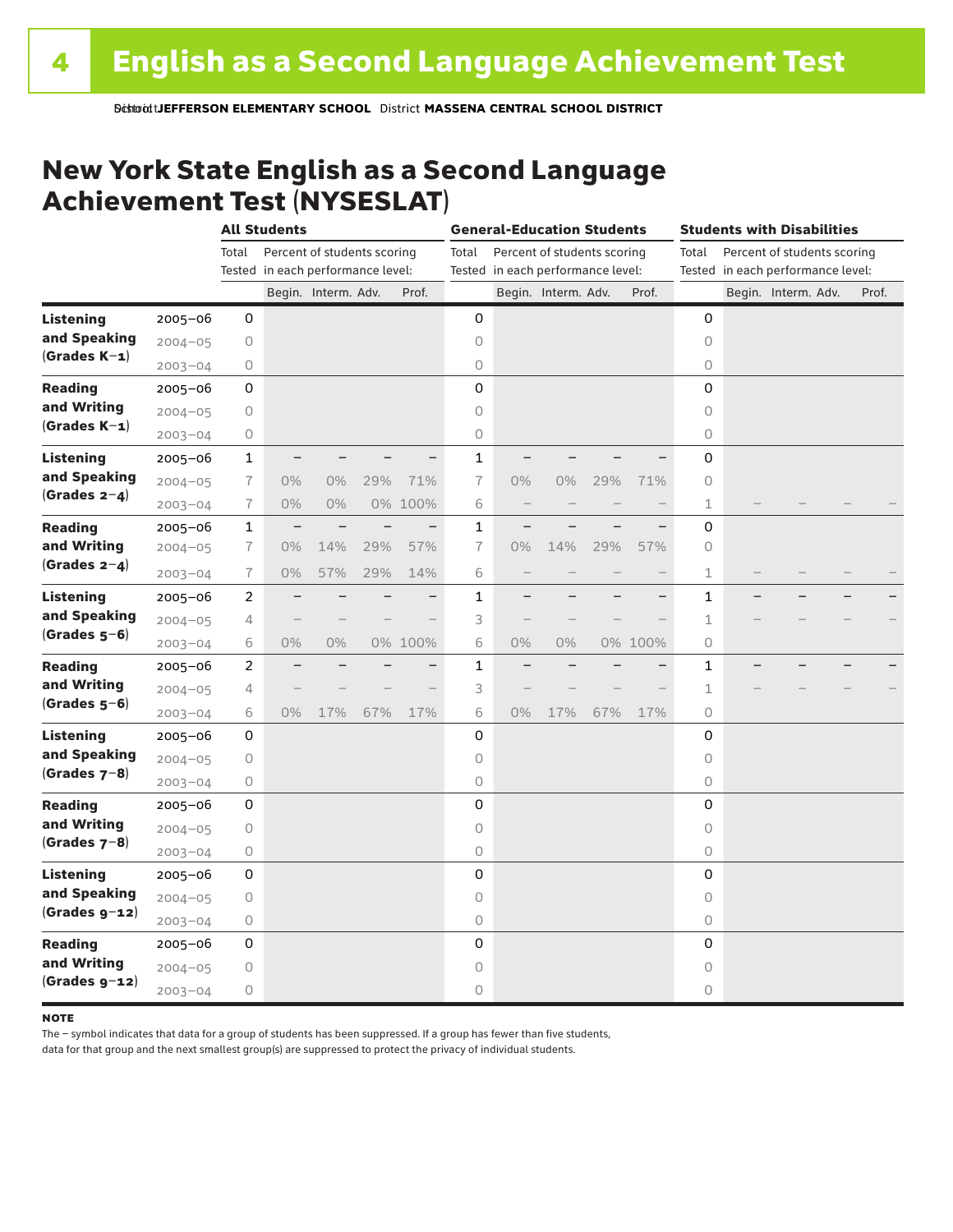# Elementary/Middle-Level Social Studies 2005–06

|                                   | <b>All Students</b> |                                                    |     |     | <b>General-Education Students</b> |                                                    |    |    |     | <b>Students with Disabilities</b>                           |   |     |     |     |                |
|-----------------------------------|---------------------|----------------------------------------------------|-----|-----|-----------------------------------|----------------------------------------------------|----|----|-----|-------------------------------------------------------------|---|-----|-----|-----|----------------|
|                                   | Total               | Percentage of students<br>Tested scoring at level: |     |     | Total                             | Percentage of students<br>Tested scoring at level: |    |    |     | Percentage of students<br>Total<br>Tested scoring at level: |   |     |     |     |                |
|                                   |                     |                                                    |     |     | 4                                 |                                                    |    |    |     |                                                             |   |     |     |     | $\overline{4}$ |
| <b>Elementary</b><br><b>Level</b> | 57                  | 4%                                                 | 11% | 65% | 21%                               | 50                                                 | 2% | 2% | 72% | 24%                                                         |   | 14% | 71% | 14% | 0%             |
| <b>Middle Level</b>               | 0                   |                                                    |     |     |                                   |                                                    |    |    |     |                                                             | 0 |     |     |     |                |

### Regents Exams After Four Years 2002 **Total Cohort Performance on**

| <b>All Students</b>                    |                            |                                                 |  |              | <b>General-Education Students</b> |                               |                                                 |  |              | <b>Students with Disabilities</b> |                   |                                                 |  |              |                          |
|----------------------------------------|----------------------------|-------------------------------------------------|--|--------------|-----------------------------------|-------------------------------|-------------------------------------------------|--|--------------|-----------------------------------|-------------------|-------------------------------------------------|--|--------------|--------------------------|
|                                        | ohort<br>o,<br>亩<br>$\cup$ | Percentage of<br>students scoring:<br>$55 - 64$ |  | 65-84 85-100 | Approved<br>Alternative           | <b>D</b><br>o,<br>屲<br>$\cup$ | Percentage of<br>students scoring:<br>$55 - 64$ |  | 65-84 85-100 | ρg<br>Approveo<br>Alternati       | Cohort<br>o,<br>문 | Percentage of<br>students scoring:<br>$55 - 64$ |  | 65-84 85-100 | Approved<br>Alternatives |
| <b>Global History</b><br>and Geography | 0                          |                                                 |  |              |                                   | 0                             |                                                 |  |              |                                   |                   |                                                 |  |              |                          |
| <b>U.S. History</b><br>and Government  | 0                          |                                                 |  |              |                                   | 0                             |                                                 |  |              |                                   | 0                 |                                                 |  |              |                          |
| <b>Science</b>                         | 0                          |                                                 |  |              |                                   | 0                             |                                                 |  |              |                                   | 0                 |                                                 |  |              |                          |

## New York State Alternate Assessments (NYSAA) 2005–06

|                         |       | All Students               |               |   |   |  |  |  |  |  |  |
|-------------------------|-------|----------------------------|---------------|---|---|--|--|--|--|--|--|
|                         | Total | Number of students scoring |               |   |   |  |  |  |  |  |  |
|                         |       | Tested at Level:           |               |   |   |  |  |  |  |  |  |
|                         |       | 1                          | $\mathcal{P}$ | 3 | Δ |  |  |  |  |  |  |
| <b>Elementary Level</b> |       |                            |               |   |   |  |  |  |  |  |  |
| Social Studies          | 1     |                            |               |   |   |  |  |  |  |  |  |
| <b>Middle Level</b>     |       |                            |               |   |   |  |  |  |  |  |  |
| <b>Social Studies</b>   | O     |                            |               |   |   |  |  |  |  |  |  |
| <b>Secondary Level</b>  |       |                            |               |   |   |  |  |  |  |  |  |
| Social Studies          | O     |                            |               |   |   |  |  |  |  |  |  |
| Science                 | n     |                            |               |   |   |  |  |  |  |  |  |
|                         |       |                            |               |   |   |  |  |  |  |  |  |

All Canada

The New York State Alternate Assessment (NYSAA) is for students with severe cognitive disabilities. Results for students taking the NYSAA in English language arts, mathematics, and science at the elementary and middle levels and in the English and mathematics at the secondary level are available in the *Accountability and Overview Report* part of *The New York State Report Card*.

The – symbol indicates that data for a group of students has been suppressed. If a group has fewer than five students, data for that group and the next smallest group(s) are suppressed to protect the privacy of individual students.

**NOTE**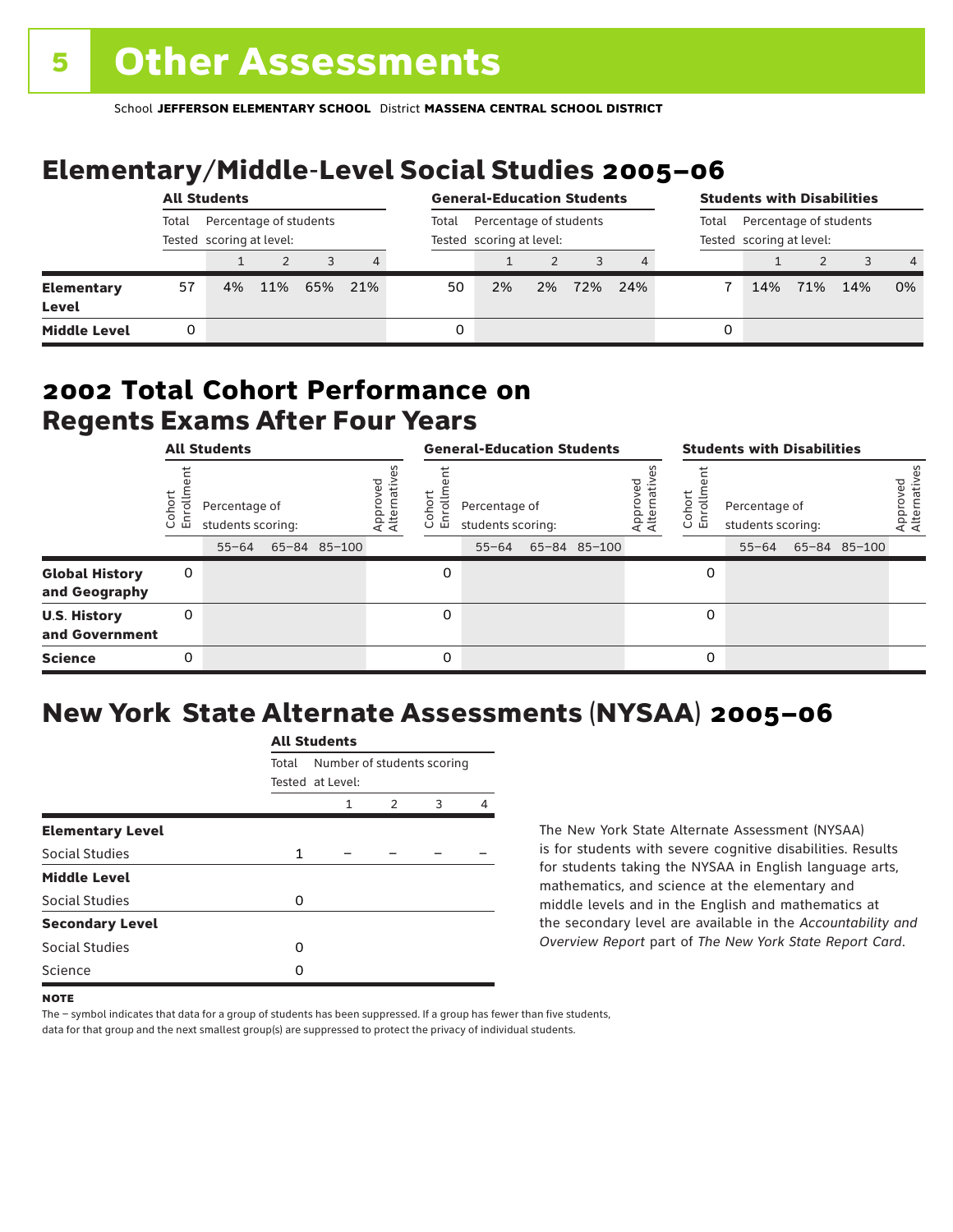# High School Completers

|                                    |             | <b>All Students</b>   |                            |                       | <b>General-Education Students</b> | <b>Students with Disabilities</b> |                            |  |
|------------------------------------|-------------|-----------------------|----------------------------|-----------------------|-----------------------------------|-----------------------------------|----------------------------|--|
|                                    |             | Number<br>of Students | Percentage<br>of Graduates | Number<br>of Students | Percentage<br>of Graduates        | Number<br>of Students             | Percentage<br>of Graduates |  |
| <b>Total Graduates</b>             | 2005-06     | 0                     |                            | 0                     |                                   | 0                                 |                            |  |
|                                    | $2004 - 05$ |                       |                            |                       |                                   |                                   |                            |  |
|                                    | $2003 - 04$ | 0                     |                            | 0                     |                                   | 0                                 |                            |  |
| <b>Receiving a Regents Diploma</b> | $2005 - 06$ | 0                     |                            | 0                     |                                   | 0                                 |                            |  |
|                                    | $2004 - 05$ |                       |                            |                       |                                   | Ω                                 |                            |  |
|                                    | $2003 - 04$ |                       |                            | 0                     |                                   | Ω                                 |                            |  |
| <b>Receiving a Regents Diploma</b> | $2005 - 06$ | 0                     |                            | 0                     |                                   | $\Omega$                          |                            |  |
| with Advanced Designation          | $2004 - 05$ |                       |                            |                       |                                   |                                   |                            |  |
|                                    | $2003 - 04$ |                       |                            |                       |                                   | Ω                                 |                            |  |
| <b>Receiving an</b>                | $2005 - 06$ | 0                     |                            | 0                     |                                   | 0                                 |                            |  |
| <b>Individualized Education</b>    | $2004 - 05$ |                       |                            |                       |                                   | Ω                                 |                            |  |
| Program (IEP) Diploma              | $2003 - 04$ |                       |                            |                       |                                   |                                   |                            |  |

NOTE An NA indicates that the diploma was not available in that year.

### High School Noncompleters

|                              |             | <b>All Students</b>   |                           |                       | <b>General-Education Students</b> | <b>Students with Disabilities</b> |                           |  |
|------------------------------|-------------|-----------------------|---------------------------|-----------------------|-----------------------------------|-----------------------------------|---------------------------|--|
|                              |             | Number<br>of Students | Percentage<br>of Students | Number<br>of Students | Percentage<br>of Students         | Number<br>of Students             | Percentage<br>of Students |  |
| <b>Dropped Out</b>           | $2005 - 06$ | 0                     |                           | 0                     |                                   | $\Omega$                          |                           |  |
|                              | $2004 - 05$ |                       |                           |                       |                                   |                                   |                           |  |
|                              | $2003 - 04$ |                       |                           | 0                     |                                   | U                                 |                           |  |
| <b>Entered Approved High</b> | $2005 - 06$ | 0                     |                           | 0                     |                                   | $\Omega$                          |                           |  |
| <b>School Equivalency</b>    | $2004 - 05$ |                       |                           | О                     |                                   | Ω                                 |                           |  |
| <b>Preparation Program</b>   | $2003 - 04$ | Ω                     |                           | 0                     |                                   | <sup>n</sup>                      |                           |  |
| <b>Total Noncompleters</b>   | $2005 - 06$ | 0                     |                           | 0                     |                                   | $\Omega$                          |                           |  |
|                              | $2004 - 05$ |                       |                           | 0                     |                                   | 0                                 |                           |  |
|                              | $2003 - 04$ |                       |                           |                       |                                   |                                   |                           |  |

### Post-secondary Plans of 2005–06 **Graduates**

|                                | <b>All Students</b>   |                           |                       | <b>General-Education Students</b> | <b>Students with Disabilities</b> |                           |  |
|--------------------------------|-----------------------|---------------------------|-----------------------|-----------------------------------|-----------------------------------|---------------------------|--|
|                                | Number<br>of Students | Percentage<br>of Students | Number<br>of Students | Percentage<br>of Students         | Number<br>of Students             | Percentage<br>of Students |  |
| To 4-year College              |                       |                           |                       |                                   |                                   |                           |  |
| To 2-year College              |                       |                           | 0                     |                                   | 0                                 |                           |  |
| <b>To Other Post-secondary</b> |                       |                           | ი                     |                                   | 0                                 |                           |  |
| <b>To the Military</b>         |                       |                           | ი                     |                                   | 0                                 |                           |  |
| <b>To Employment</b>           |                       |                           | 0                     |                                   | 0                                 |                           |  |
| <b>To Adult Services</b>       |                       |                           |                       |                                   | O                                 |                           |  |
| <b>To Other Known Plans</b>    |                       |                           | 0                     |                                   | 0                                 |                           |  |
| <b>Plan Unknown</b>            |                       |                           |                       |                                   | 0                                 |                           |  |